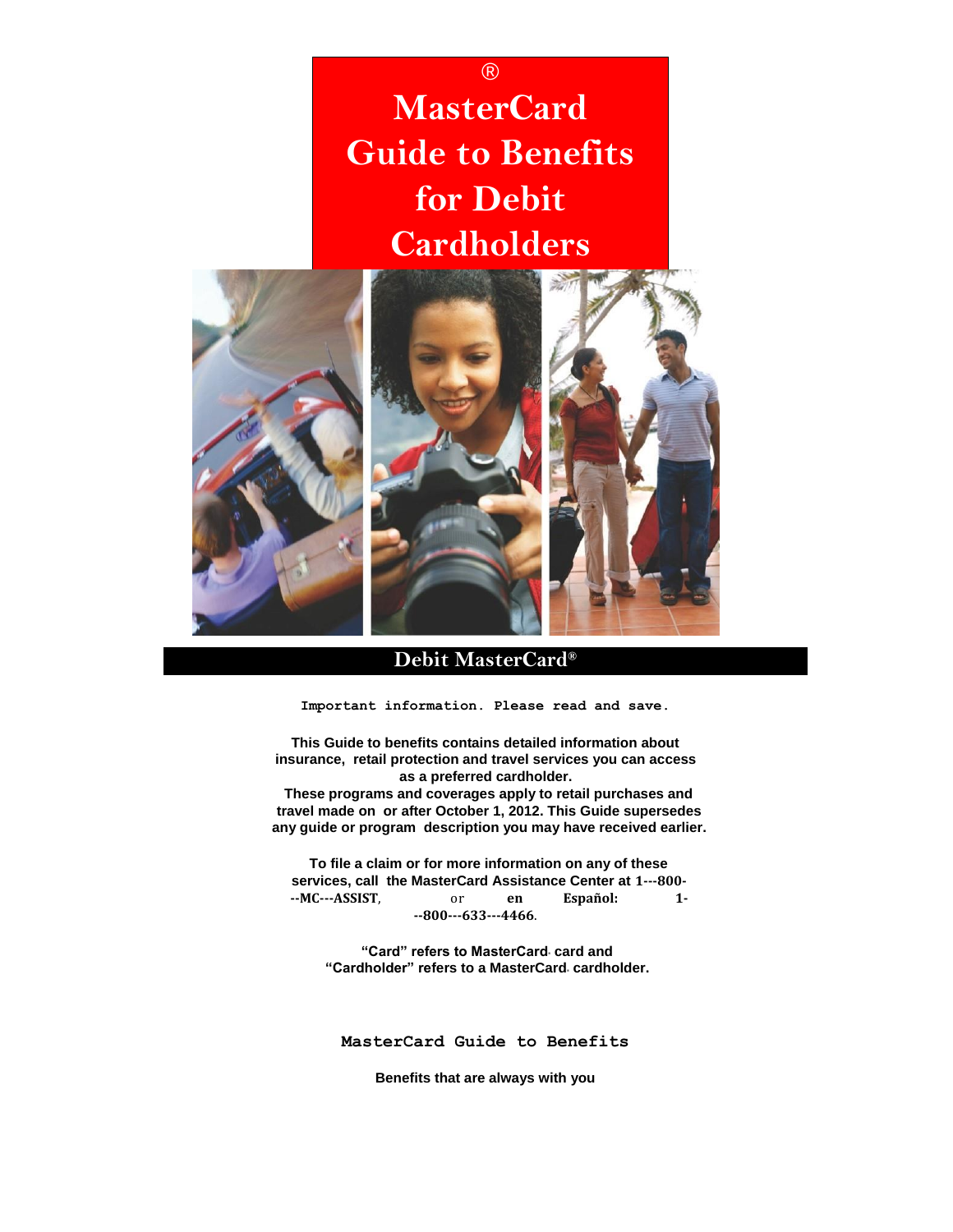# **Extended Warranty**

#### **Evidence of Coverage**

**Refer to Key Terms KT-CC-EOC (9.08) for the definitions of you, your, we, us, our, and words that appear in bold and Final Legal Disclosures CC-FLD (9.08).** 

#### **A. To get coverage:**

- **You must purchase the new item entirely with your covered card and/or accumulated points from your covered card for yourself or to give as a gift.**
- **The item must have an original manufacturer's (or U.S. store brand) warranty of twelve (12) months or less.**

### **B. The kind of coverage you receive:**

- **Extended Warranty doubles the original manufacturer warranty up to a maximum of twelve (12) months on most items you purchase. For products with multiple warranty components, each warranty time period will be extended up to a maximum of twelve (12) months. Should you fail to properly register the original warranty as required by manufacturer, we will only double the actual warranty time period that you received from the manufacturer. An example of a product with multiple warranty components includes an appliance with original manufacturer's (or U.S. store brand) warranties that differ for parts, labor, compressor, etc.**
- **If you purchase a service contract or an optional extended warranty of twelve (12) months or less on your item, we will cover up to an additional twelve (12) months after both the original manufacturer's (or U.S. store brand) warranty and the purchased service contract or extended warranty coverage period end. If your service contract or extended warranty exceeds twelve (12) months, this coverage does not apply.**
- **If you do not have an additional service contract or an optional extended warranty, this Extended Warranty benefit commences the day after your original manufacturer's (or U.S. store brand) warranty expires.**

#### **C. Coverage limitations:**

- **The maximum benefit for repair or replacement shall not exceed the actual amount charged on your covered card or \$10,000, whichever is less.**
- **If either the original manufacturer's (or U.S. store brand) warranty or the service contract covers more than twelve (12) months, this benefit will not apply.**
- **We or our administrator will decide if a covered failure will be repaired or replaced, or whether you will be reimbursed up to the amount paid for the item. Items will be replaced with those of like kind and quality. However, we cannot guarantee to match exact color, material, brand, size, or model.**

#### **D. What is NOT covered:**

- **Used or antique items; collectibles of any kind (such as items designed for people to collect or items that over time become collectibles) that do not come with a manufacturer warranty (repair or replacement amount will not include market value at time of claim); recycled, previously owned, refurbished, rebuilt, or remanufactured items; product guarantees (e.g., glass breakage).**
- **Floor models that do not come with an original manufacturer warranty.**
- **Motorized vehicles, including, but not limited to, automobiles, watercraft/boats, aircraft, and motorcycles, or their motors, equipment, or accessories. Parts, if purchased separately, may be covered.**
- **Land, any buildings (including, but not limited to, homes and dwellings), permanently installed items, fixtures, or structures.**
- **Plants, shrubs, animals, pets, consumables, and perishables.**
- **Professional Services (including, but not limited to, the performance or rendering of labor or maintenance; repair or installation of products, goods or property; professional advice of any kind, including, but not limited to, information/services or advice secured from any help or support line; or technical support for software, hardware, or any other peripherals.)**
- **Application programs, operating software, and other software.**
- **All types of media with stored data or music (including, but not limited to, computer software, DVDs, video cassettes, CDs, film and audio cassettes).**
- **Any shipping charges, transportation and delivery charges, or promised time frames for delivery, whether or not stated or covered by the manufacturer's warranty.**
- **Direct or indirect loss resulting from any Acts of God (including, but not limited to, flood, hurricane, lightning, and earthquake).**
- **Indirect or direct damages resulting from a covered loss.**
- **Mechanical failure arising from product recalls.**
- **Trip, service, or diagnostic charges in the absence of any covered repairs or verified failure.**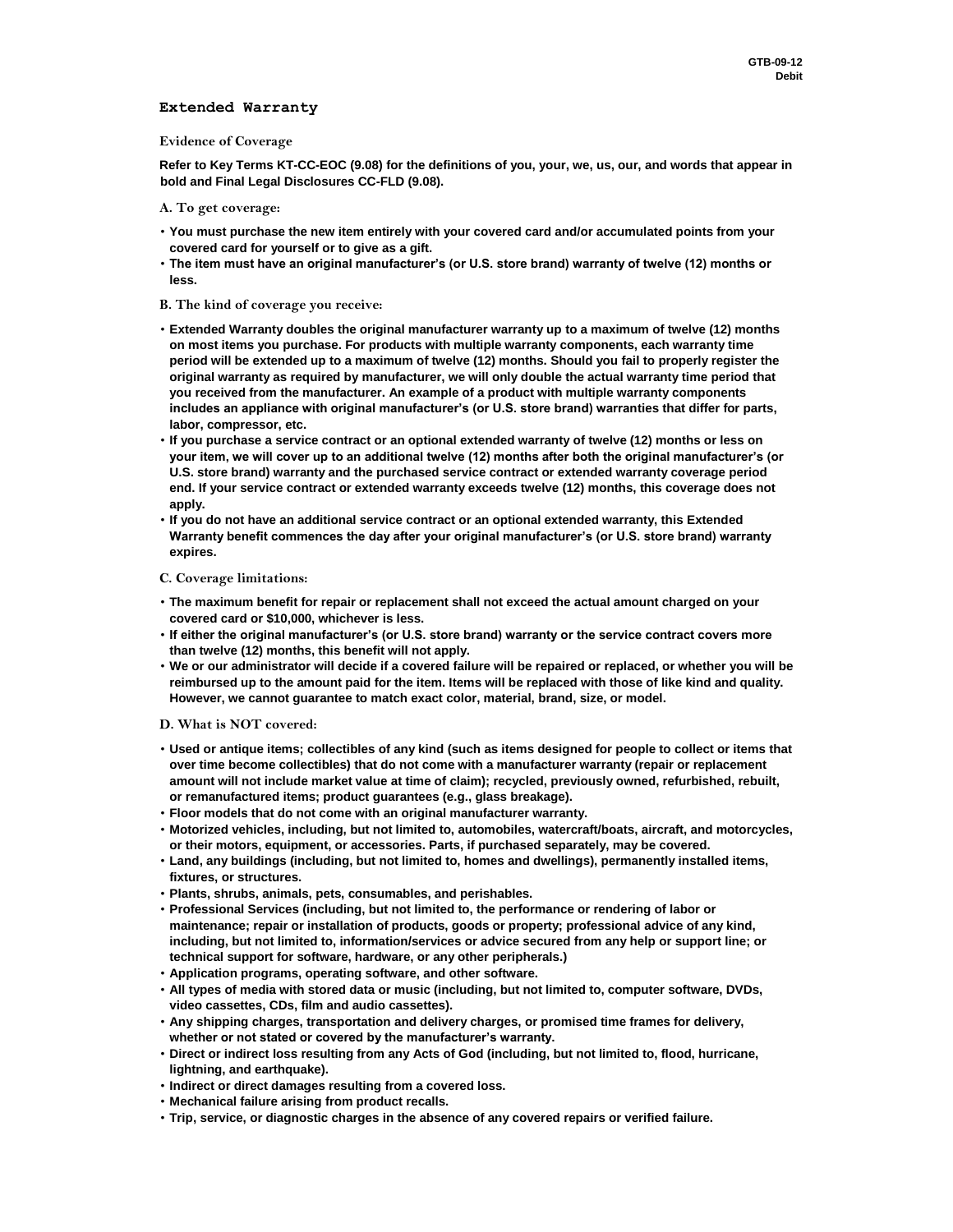- **Loss resulting from war or hostilities of any kind (including, but not limited to, invasion, terrorism, rebellion, insurrection, riot, or civil commotion); confiscation or damage by any government, public authority, or customs official; risks of contraband, illegal activity, or acts.**
- **Mechanical failures caused by normal wear and tear or gradual deterioration where no failure has occurred.**
- **Items purchased for resale, professional, or commercial use.**
- **Mechanical failures caused by lack of maintenance/service.**
- **Losses caused by power surge, contamination by radioactive or hazardous substances, including mold.**
- **Physical damage to the item.**
- **Any exclusion listed in the original manufacturer's warranty.**
- **Interest or conversion fees that are charged to you on the covered card by the financial institution.**
- **E. How to file a claim:**
- **Call 1-800-MC-ASSIST to request a claim form. You must report the claim within sixty (60) days of the failure or the claim may not be honored.**
- **Submit the following documentation within one hundred and eighty (180) days from the date of failure or the claim may not be honored:**
- **Completed and signed claim form.**
- **Receipt showing covered item(s).**
- **Statement showing covered item(s).**
- **Itemized purchase receipt(s).**
- **Original manufacturer's (or U.S. store brand) warranty.**
- **Service contract or optional extended warranty, if applicable.**
- **Itemized repair estimate from a factory authorized service provider.**

• **Any other documentation that may be reasonably requested by us or our administrator to validate a claim.** 

**EW-CC-EOC (9.08)** 

**Price Protection** 

**The Final Legal Disclosure is part of this agreement.** 

**Key Terms:** 

**Throughout this document, You and Your refer to the cardholder or authorized user of the covered card. We, Us, and Our refer to Virginia Surety Company, Inc.** 

**Administrator means Sedgwick Claims Management Services, Inc., you may contact the administrator if you have questions regarding this coverage or would like to make a claim. The administrator can be reached by phone at 1-800MC-ASSIST.** 

**Auction (online or live) means a place or Internet site where items are sold through price bids, price quotes; or where prices fluctuate based on the number of people purchasing, or interested in purchasing a product. (Examples include, but are not limited to, Ebay, Ubid, Yahoo, public or private live auctions, etc.).** 

**Authorized User means an individual who is authorized to make purchases on the covered card by the cardholder and is recorded by the Participating Organization on its records as being an authorized user.** 

**Cardholder means the person who has been issued an account by the Participating Organization for the covered card.** 

**Covered card means the MasterCard card.** 

**Non-auction internet advertisements means advertisements posted on the Internet, by a non-Auction Internet merchant with a valid tax identification number. The advertisement must have been posted within sixty (60) days after the date you purchased the product and must be for the identical item (advertisement must verify same manufacturer and model number). The printed version of the Internet advertisement must include the merchant's internet address and customer service telephone number, as well as the item including manufacturer, model number, sale price and date of publication.** 

**Printed advertisements means advertisements appearing in a newspaper, magazine, store circular, or catalog which state the authorized dealer or store name, item (including make, model number), and sale price. The advertisement must have been published within sixty (60) days after the date you purchased the product and must be for the identical item (advertisement must verify same manufacturer and model number).** 

# **F. To get coverage:**

**You must purchase the new item entirely with your covered card and/or accumulated points from your covered card for yourself or to give as a gift.**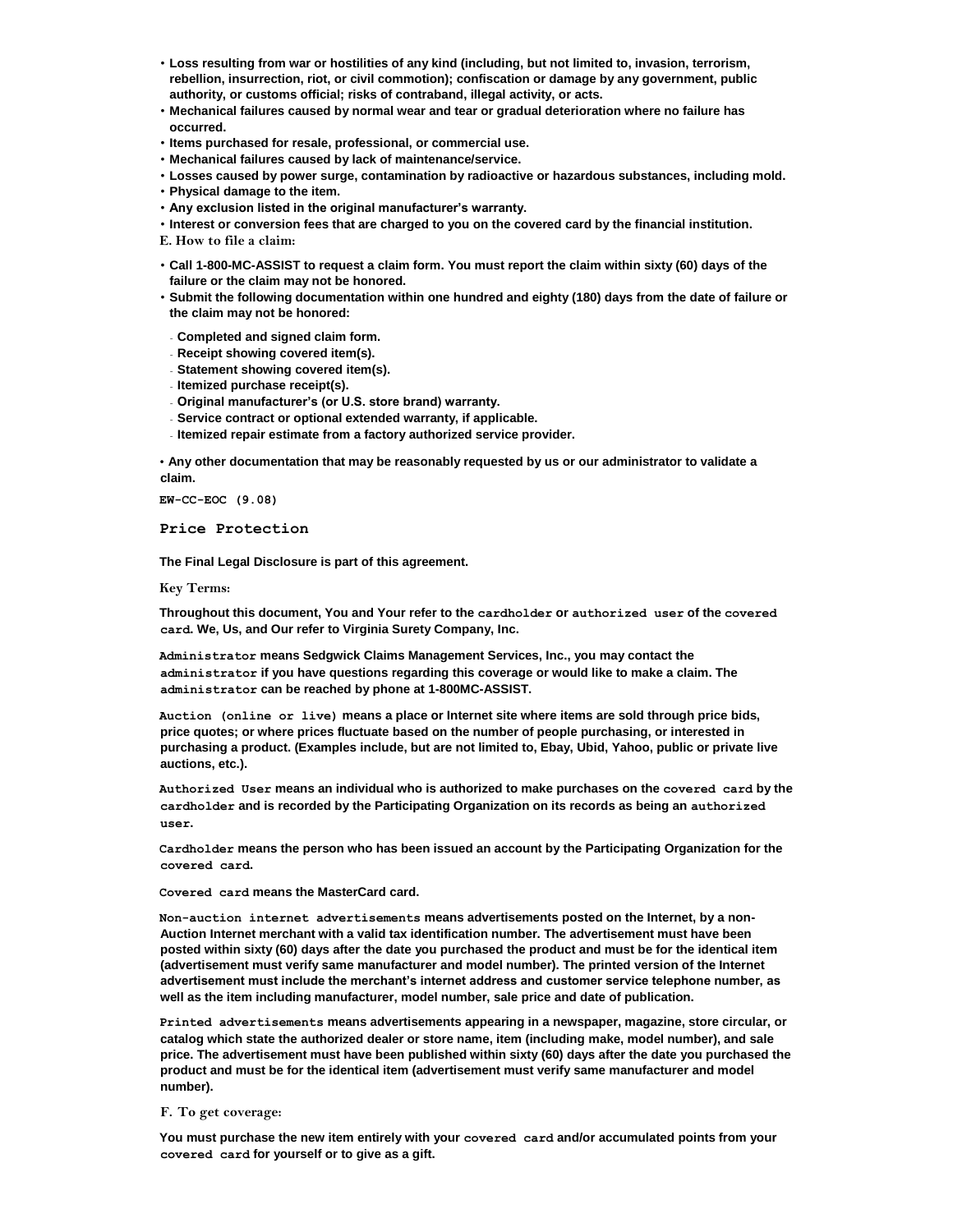**You must see either a printed advertisement or non-auction Internet advertisement for the same** 

**product (advertisement must verify same manufacturer and model number) for a lower price within sixty (60) days from the date of purchase as indicated on your receipt.** 

**G. The kind of coverage you receive:** 

- **Purchases you make entirely with your covered card are covered for sixty (60) days from the date of purchase as indicated on your receipt for the difference between the price you paid and the lower price advertised.**
- **Items you purchase with your covered card and give as gifts also are covered.**
- **This coverage is secondary to any other applicable insurance or coverage available to you or the gift recipient including benefits provided by the retailer (including, but not limited to, refunds, exchanges, and store credits). Coverage is limited to only those amounts not covered by any other insurance or coverage, or retailer benefits (including, but not limited to, refunds, exchanges, and store credits).**

## **H. Coverage limitations:**

**Coverage is limited to the difference between the actual cost of the item (excluding taxes, storage, shipping, and handling costs) and the advertised lower price, up to \$250 per claim. There is a maximum of four (4) claim(s) per cardholder account per twelve (12) month period.** 

- **I. What is NOT covered:**
- **Any item purchased from an Internet site whose primary purpose is not the sale of the item or related items.**
- **Items purchased for resale, rental, professional, or commercial use.**
- **Jewelry, art, used or antique items; collectibles of any kind (such as items designed for people to collect or items that over time become collectibles); recycled, previously owned, refurbished, rebuilt, or remanufactured items.**
- **Customized/personalized, one-of-a-kind, or special-order items.**
- **Layaway items; items returned to any store.**
- **Any items purchased from an auction.**
- **Items for which the printed advertisement or non-auction Internet advertisement containing the lower price was published after sixty (60) days from the date you purchased the item.**
- **Items advertised or shown as price quotes, bids or final sale amounts from a non-auction Internet site.**
- **Items advertised in or as a result of "limited quantity," "going out-of-business sales," "close out", or as "discontinued".**
- **Printed advertisements or non-auction Internet advertisements that display pricing lower than your purchased item due to rebates, special offerings, bonuses, free items/giveaways, manufacturer's coupons, or special financing.**
- **Professional services, including workmanship, installation, professional advice/counseling, and technical support, or help line.**
- **Plants, shrubs, animals, pets, consumables, and perishables.**
- **Motorized vehicles, including, but not limited to, automobiles, watercraft/boats, aircraft, and motorcycles, or their motors, equipment, or accessories.**
- **Land, any buildings (including, but not limited, to homes and dwellings), permanently installed items, fixtures, structures, or home improvement.**
- **Game animals, pets or specimens preserved for display (e.g., fish, birds, reptiles, or mammals).**
- **Traveler's checks, tickets of any kind (e.g., for airlines, sporting events, concerts, or lottery), negotiable instruments, bullion, rare or precious metals, stamps, and coins, currency or its equivalent.**
- **Differences in price due to sales tax, storage, shipping, handling, postage, transportation, and delivery.**
- **Differences in price due to foreign exchange rates or fluctuation in foreign exchange rates.**

**J. How to file a claim:** 

**For a Printed Advertisement:** 

- **Call 1-800-MC-ASSIST to request a claim form. You must report the claim within sixty (60) days of the incident or the claim may not be honored.**
- **Submit the following documentation within one hundred and eighty (180) days of the advertisement's publication:**
- **Completed and signed claim form.**
- **A copy of the printed advertisement that shows the date of the advertisement, retailer name, the product (advertisement must verify same manufacturer and model number), and sale price.**
- **Receipt showing the item(s) was purchased.**
- **Statement showing item(s) purchased and use of accumulated point.**
- **Itemized purchase receipt(s).**
- **Any other documentation that may be reasonably requested by us or our administrator to validate a claim.**

**For a Non-Auction Internet Advertisement:**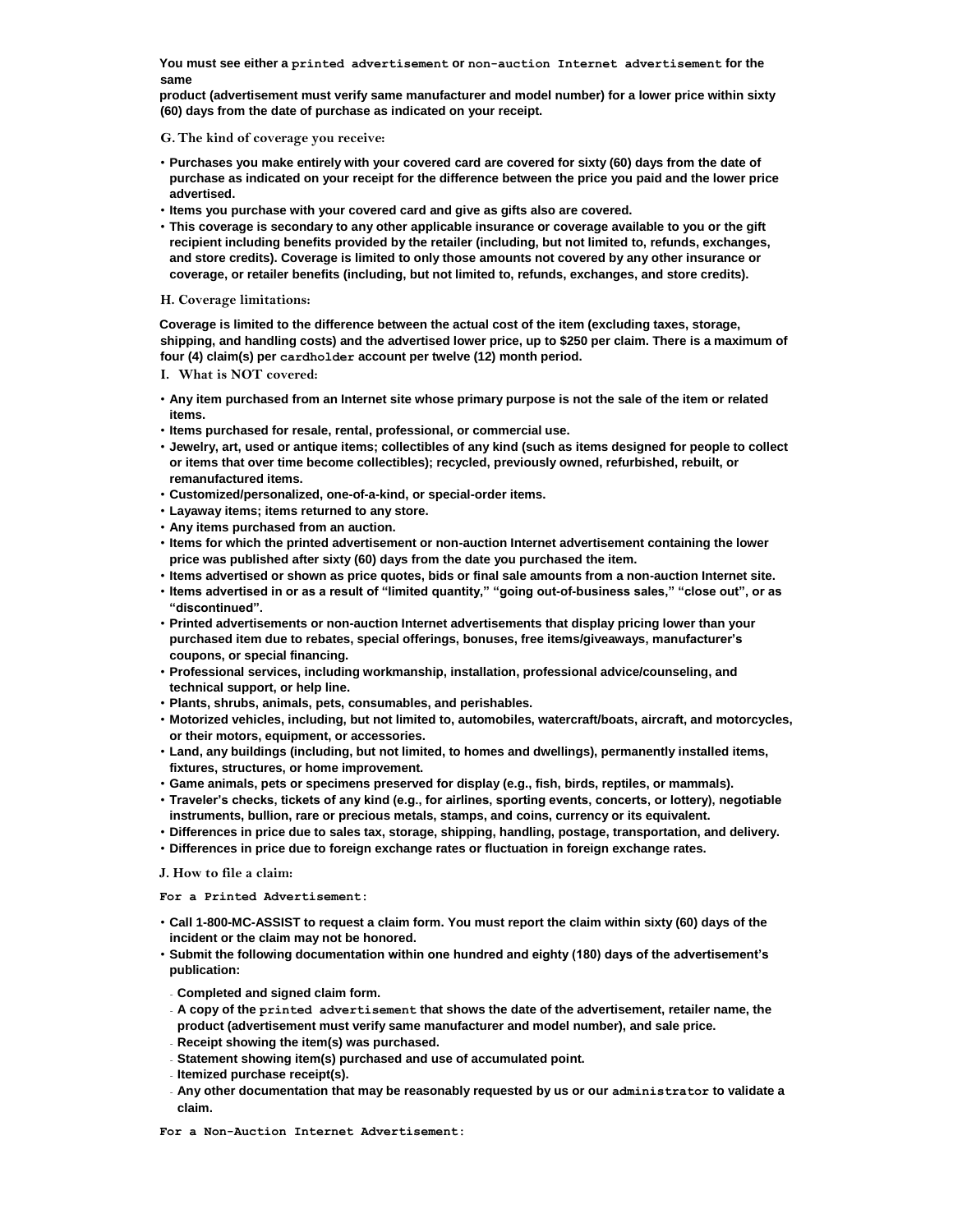- **Call 1-800-MC-ASSIST to request a claim form. You must report the claim within sixty (60) days of the incident or the claim may not be honored.**
- **Submit the following documentation within one hundred and eighty (180) days of the advertisement's publication:**
- **Completed and signed claim form.**
- **A copy of the non-auction advertisement that shows the date of the advertisement, website address, retailer name, the product (advertisement must verify same manufacturer and model number), sale price, and, if applicable, shipping, handling and other charges.**
- **Receipt showing the item(s) was purchased.**
- **Statement showing item(s) purchased. Itemized purchase receipt(s).**

**Any other documentation that may be reasonably requested by us or our administrator to validate a claim.** 

**PP-CC-NT (9.08)** 

**Satisfaction Guarantee** 

**The Final Legal Disclosure is part of this agreement.** 

**Key Terms:** 

**Throughout this document, You and Your refer to the cardholder or authorized user of the covered card. We, Us, and Our refer to Virginia Surety Company, Inc.** 

**Administrator means Sedgwick Claims Management Services, Inc., you may contact the administrator if you have questions regarding this coverage or would like to make a claim. The administrator can be reached by phone at 1-800MC-ASSIST.** 

**Auction (online or live) means a place or Internet site where items are sold through price bids, price quotes; or where prices fluctuate based on the number of people purchasing, or interested in purchasing a product. (Examples include, but are not limited to, Ebay, Ubid, Yahoo, public or private live auctions, etc.).** 

**Authorized User means an individual who is authorized to make purchases on the covered card by the cardholder and is recorded by the Participating Organization on its records as being an authorized user.** 

**Cardholder means the person who has been issued an account by the Participating Organization for the covered card.** 

**Covered card means the MasterCard card.** 

#### **K. To get coverage:**

**You must purchase the new item entirely with your covered card and/or accumulated points from your covered card for yourself or to give as a gift.** 

# **L. The kind of coverage you receive:**

**Purchases you make entirely with your covered card are covered for sixty (60) days from the date of purchase as indicated on your receipt for a full refund in the event that you are dissatisfied with your purchase and the store will not accept the item for return.** 

• **Items you purchase with your covered card and give as gifts also are covered.** 

• **This coverage is secondary to any other applicable insurance or coverage available to you or the gift recipient. Coverage is limited to only those amounts not covered by any other insurance or coverage.** 

# **M. Coverage limitations:**

**Coverage is limited to the actual cost of the item (excluding taxes, storage, shipping, and handling costs), up to \$250 per claim. There is a maximum of four (4) claim(s) per cardholder per twelve (12) month period. In no event will we pay more than the purchase price of the item.** 

**Items must be purchased from a store that provides a return or exchange policy of at least ten (10) days.** 

**Items must be returned undamaged, in good working condition, and in its original and complete packaging. You are responsible for all mailing costs.** 

# **N. What is NOT Covered:**

- **Damaged, defective, or non-working items.**
- **Jewelry, art, used or antique items; collectibles of any kind (such as items designed for people to collect or items that over time become collectibles); recycled, previously owned, refurbished, rebuilt, or remanufactured items.**
- **Customized/personalized, rare, one of a kind, or special order items.**
- **Professional services, including workmanship, installation, professional advice/counseling, and technical support, or help line.**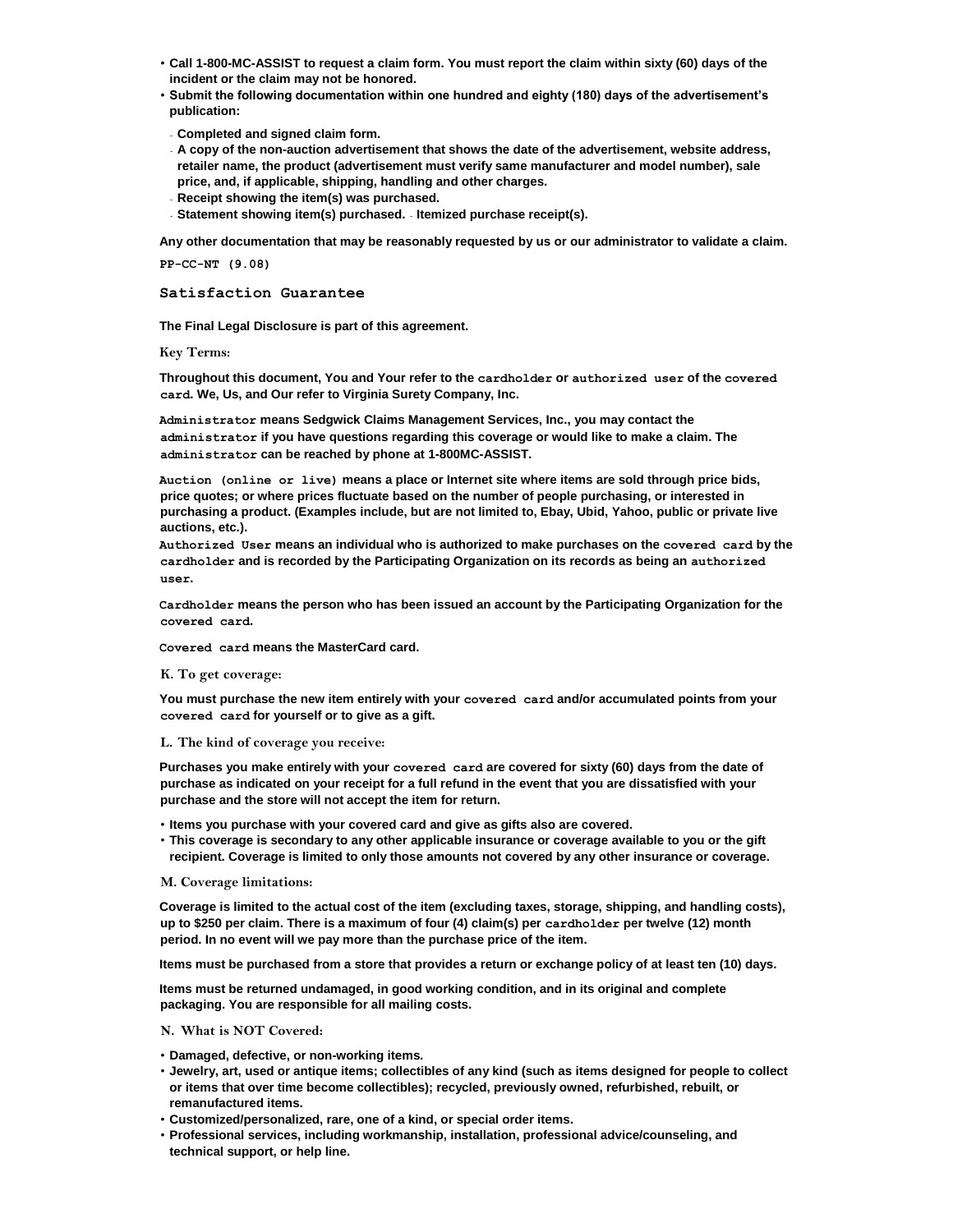- **Items purchased for resale, professional, or commercial use.**
- **Plants, shrubs, animals, pets, consumables, and perishables.**
- **All types of stored data or music (including, but not limited to, computer software, DVDs, video cassettes, CDs, audio cassettes).**
- **Motorized vehicles, including, but not limited, to automobiles, watercraft/boats, aircraft, and motorcycles, or their motors, equipment, or accessories.**
- **Land, any buildings (including, but not limited to, homes and dwellings), permanently installed items, fixtures, or structures.**
- **Game animals, pets, or specimens preserved for display (e.g., fish, birds, reptiles, or mammals).**
- **Traveler's checks, tickets of any kind (e.g., for airlines, sporting events, concerts, or lottery), negotiable instruments, bullion, rare or precious metals, stamps, and coins, currency or its equivalent.**
- **Shipping charges, taxes, storage fees, postage, transportation and delivery charges; promised time frames of delivery.**
- **Products purchased at auctions.**

### **O. How to file a claim:**

**Call 1-800-MC-ASSIST to request a claim form. You must report the claim within sixty (60) days of the date of purchase or the claim may not be honored.** 

• **Submit the following documentation within one hundred and eighty (180) days of the date you report the claim:** 

- **Completed and signed claim form.**
- **Receipt showing the purchased item(s).**
- **Statement showing the purchased item(s).**
- **Itemized purchase receipt(s).**
- **Written documentation from the store manager or equivalent on store letterhead documenting the refusal to accept the returned item.**
- **A copy of the store's return policy.**
- **Any other documentation that may be reasonably requested by us or our administrator to validate a claim.**

**You must send the item to us or our administrator before any claim will be paid. Item must be returned in its original packaging along with the original owner's manuals and warranty information. You are responsible for all mailing or shipping costs to us or our administrator. Items sent to us or our administrator will not be returned to you.**

#### **MasterCard Global Service**

**MasterCard Global Service™ provides worldwide, 24-hour assistance with Lost and Stolen Card Reporting, Emergency Card Replacement, and Emergency Cash Advance.** 

**Call MasterCard Global Service immediately to report your card lost or stolen and to cancel the account. If you need to make purchases or arrange for a cash advance, with your issuer's approval, you can receive a temporary card the next day in the United States, and within two business days almost everywhere else.** 

**Remember, if you report your card lost or stolen, you will not be responsible for any unauthorized transactions on your account.** 

**In the United States (including all 50 states, the District of Columbia, the U.S. Virgin Islands, and Puerto Rico) and Canada, call** 

**1-800-307-7309.** 

**When out-of-country and in need of assistance, you can easily reach a specially trained MasterCard Global Service** 

**Representative who can help you 24 hours a day, 365 days a year, in any language. You can call toll-free from over 80 countries worldwide. Some of the key toll-free MasterCard Global Service telephone numbers are:** 

|  | Netherlands  0800-022-5821     |  |
|--|--------------------------------|--|
|  |                                |  |
|  |                                |  |
|  |                                |  |
|  | United Kingdom  0800-96-4767   |  |
|  | Virgin Islands  1-800-307-7309 |  |
|  |                                |  |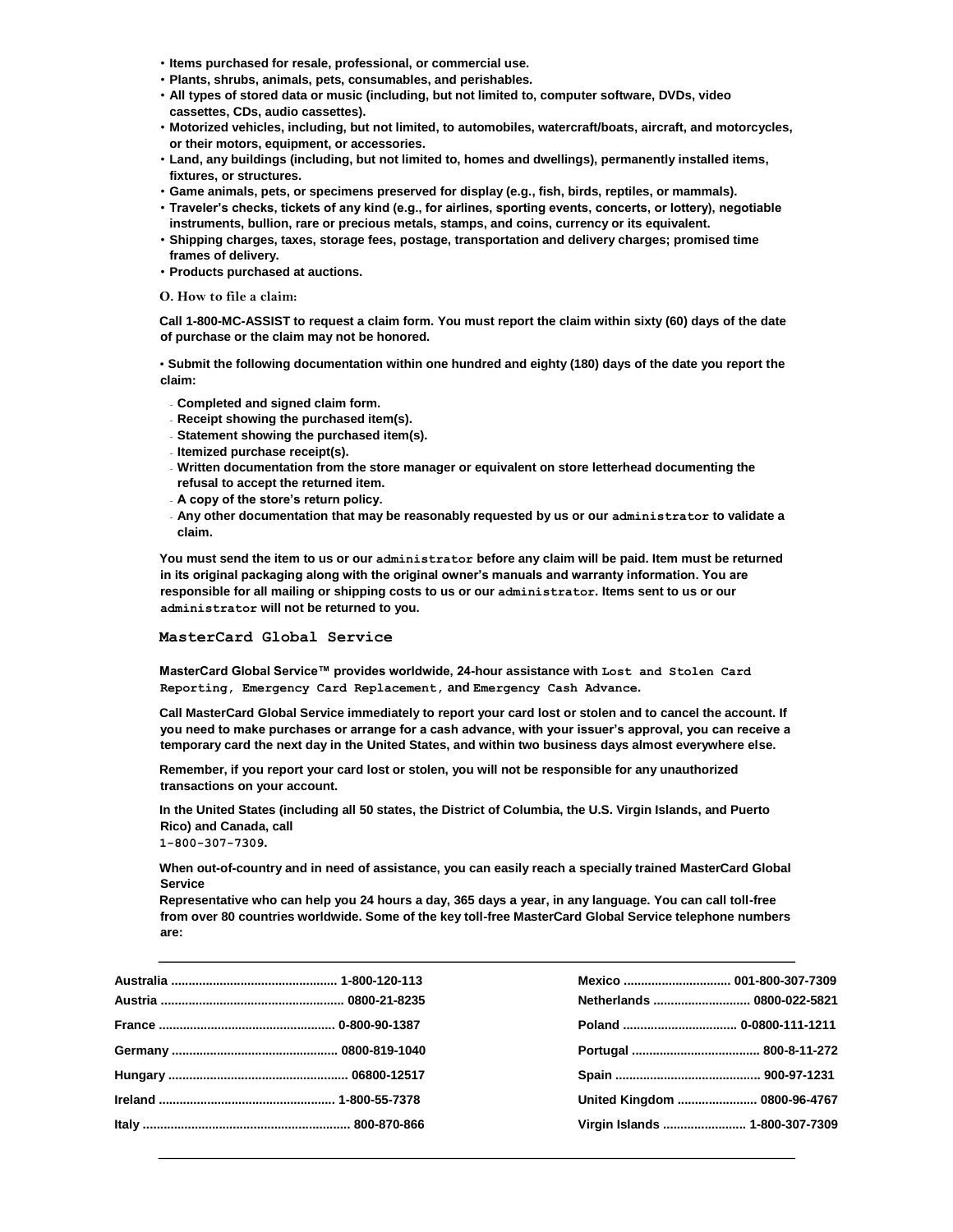**For additional information, or for country-specific, toll-free telephone numbers not listed above call the United States collect at 1-636-722-7111.** 

**Account Information and Card Benefits:** 

**When in the United States, contact your card issuer directly for account information and 1-800-MC-ASSIST for card benefits. When traveling outside the U.S., call MasterCard Global Service to access your card issuer for account information or to access any of your card benefits.** 

#### **ATM Locations:**

**Call 1-877-FINDATM (1-877-346-3286) to find the location of a nearby ATM in the MasterCard ATM Network accepting MasterCard® , Maestro® , and Cirrus® brands.** 

**You can get cash at over one million ATMs worldwide. To enable cash access, be sure you know your Personal Identification Number (PIN) before you travel.** 

**Account And Billing Information** 

**Important: Contact your card-issuing financial institution directly for questions concerning your account, such as account balance, credit line, billing inquiries (including transaction exchange rates), merchant disputes, or information about additional services not described in this Guide. Your financial institution's phone number should be available on your monthly billing statement or on the back of your card.**

**Final Legal Disclosure** 

**This Guide to Benefits is not, by itself, a policy or contract of insurance or other contract.** 

**Benefits are purchased and provided free to you, but non-insurance services may have associated costs, which will be your responsibility (for example, legal referrals are free, but the lawyer's fee is your responsibility).** 

**Extended Warranty coverage is provided under a Group Policy of insurance issued by Virginia Surety Company, Inc. This Guide to Benefits is intended as a summary of benefits provided to you. The attached Key Terms and EOC and all the information about the insurance benefits listed in this Guide to Benefits is governed by the conditions, limitations, and exclusions of the Group Policy.** 

**Privacy Notice: As the insurer of the covered card coverage described herein, Virginia Surety Company, Inc. ("VSC") collects personal information about you from the following sources: Information the insurer gathers from you, from your request for insurance coverage or other forms you furnish to the insurer, such as your name, address, telephone number, and information about your transactions with the insurer such as claims made and benefits paid. The insurer may disclose all information it collects, as described above, to companies that perform administrative or other services on our behalf solely in connection with the insurance coverage you have received. The insurer does not disclose any personal information about former insureds to anyone, except as required by law. The insurer restricts access to personal information about you to those employees who need to know that information in order to provide coverage to you. The insurer maintains physical, electronic, and procedural safeguards that comply with federal regulations to guard your personal information. Should you have any questions about the insurance procedures or the information contained within your file, please contact the insurer by writing to:** 

**Compliance Department Virginia Surety Company, Inc. 175 West Jackson Blvd., Chicago, IL 60604** 

**Effective date of benefits: Effective October 1, 2012, this Guide to Benefits replaces all prior disclosures, program descriptions, advertising, and brochures by any party. The Policyholder and the insurer reserve the right to change the benefits and features of these programs at anytime. Notice will be provided for any changes.** 

**Cancellation: The Policyholder can cancel these benefits at any time or choose not to renew the insurance coverage for all cardholders. If the Policyholder does cancel these benefits, you will be notified at least sixty (60) days in advance. If the insurance company terminates, cancels, or chooses not to renew the coverage to the Policyholder, you will be notified as soon as is practicable. Insurance benefits will still apply for any benefits you were eligible for prior to the date of such terminations, cancellation, or non-renewal, subject to the terms and conditions of coverage.** 

**Benefits to you: These benefits apply only to the cardholder whose cards are issued by U.S. financial institutions. The United States is defined as the fifty (50) United States, the District of Columbia, American Samoa, Puerto Rico, Guam, and the U.S. Virgin Islands. No person or entity other than the cardholder shall have any legal or equitable right, remedy, or claim for benefits, insurance proceeds and damages under or arising out of these programs. These benefits do not apply if your card privileges have been cancelled. However, insurance benefits will still apply for any benefit you were eligible for prior to the date that your account is suspended or cancelled, subject to the terms and conditions of coverage.**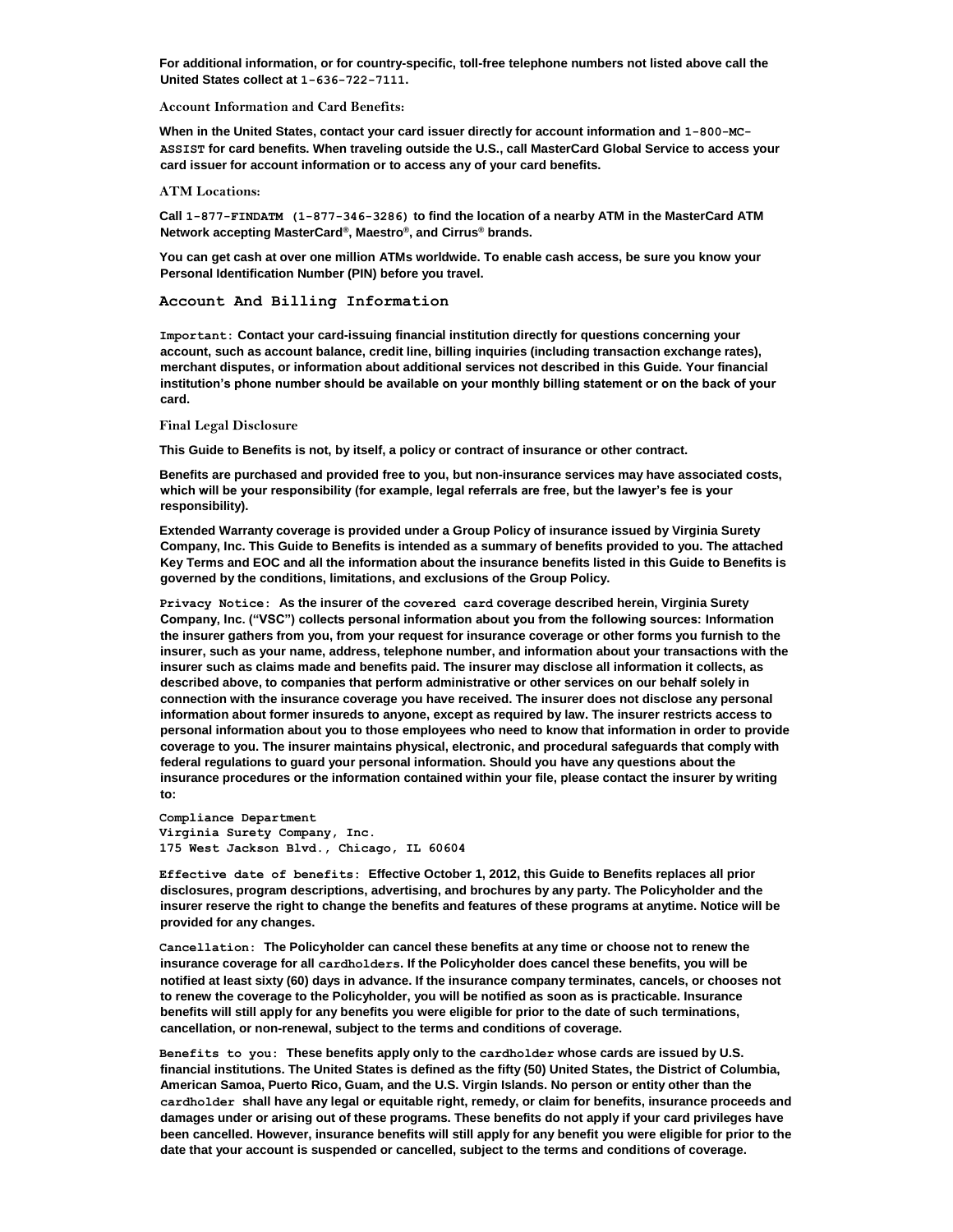**Transfer of rights or benefits: No rights or benefits provided under these insurance benefits may be assigned without the prior written consent of the claim administrator for these benefits.** 

**Misrepresentation and Fraud: Benefits shall be void if the cardholder has concealed or misrepresented any material facts concerning this coverage.** 

**Dispute Resolution – Arb tration: This EOC requires binding arbitration if there is an unresolved dispute between You and VSC concerning this EOC (including the cost of, lack of or actual repair or replacement arising from a loss or breakdown). Under this Arbitration provision, You give up your right to resolve any dispute arising from this EOC by a judge and/or a jury. You also agree not to participate as a class representative or class member in any class action litigation, any class arbitration or any consolidation of individual arbitrations. In arbitration, a group of three (3) arbitrators (each of whom is an independent, neutral third party) will give a decision after hearing Your and Our positions. The decision of a majority of the arbitrators will determine the outcome of the arbitration and the decision of the arbitrators shall be final and binding and cannot be reviewed or changed by, or appealed to, a court of law.** 

**To start arbitration, either You or VSC must make a written demand to the other party for arbitration. This demand must be made within one (1) year of the earlier of the date the loss occurred or the dispute arose. You and VSC will each separately select an arbitrator. The two (2) arbitrators will select a third arbitrator called an "umpire." Each party will each pay the expense of the arbitrator selected by that party. The expense of the umpire will be shared equally by You and VSC. Unless otherwise agreed to by You and VSC, the arbitration will take place in the county and state in which You live. The arbitration shall be governed by the Federal Arbitration Act (9 U.S.C.A. § 1 et. seq.) and not by any state law concerning arbitration. The rules of the American Arbitration Association (www.adr.org) will apply to any arbitration under this EOC. The laws of the state of Illinois (without giving effect to its conflict of law principles) govern all matters arising out of or relating to this EOC and all transactions contemplated by this EOC, including, without limitation, the validity, interpretation, construction, performance and enforcement of this EOC.** 

**Due Diligence: All parties are expected to exercise due diligence to avoid or diminish any theft, loss or damage to the property insured under these programs. "Due diligence" means the performance of all vigilant activity, attentiveness, and care that would be taken by a reasonable and prudent person in the same or similar circumstances in order to guard and protect the item.** 

**Subrogation: If payment is made under these benefits, the insurance company is entitled to recover such amounts from other parties or persons. Any party or cardholder who receives payment under these benefits must transfer to the insurance company his or her rights to recovery against any other party or person and must do everything necessary to secure these rights and must do nothing that would jeopardize them, or these rights will be recovered from the cardholder.** 

**Salvage: If an item is not repairable, the claim administrator may request that the cardholder or gift recipient send the item to the administrator for salvage at the cardholder's or gift recipient's expense. Failure to remit the requested item for salvage to the claim administrator may result in denial of the claim.** 

**Other Insurance. Coverage is secondary to any other applicable insurance or indemnity available to You. Coverage is limited to only those amounts not covered by any other insurance or indemnity. It is subject to the conditions, limitations, and exclusions described in this document. In no event will this coverage apply as contributing insurance. This Other Insurance clause will take precedence over a similar clause found in other insurance or indemnity language.** 

**In no event will these insurance benefits apply as contributing insurance. The non-contribution insurance clause will take precedence over the non-contribution clause found in any other insurance policies.** 

**Benefits listed in this Guide to Benefits are subject to the conditions, limitations, and exclusions described in each benefit** 

**section. Receipt and/or possession of this Guide to Benefits does not guarantee coverage or coverage availability.** 

**CC-FLD (9.08) Key** 

**Terms** 

**The following Key Terms apply to the following benefits: Extended Warranty.** 

**Key Terms:** 

**Throughout this document, You and Your refer to the cardholder or authorized user of the covered card. We, Us, and Our refer to Virginia Surety Company, Inc.** 

**Administrator means Sedgwick Claims Management Services, Inc., you may contact the administrator if you have questions regarding this coverage or would like to make a claim. The administrator can be reached by phone at 1-800MC-ASSIST.**